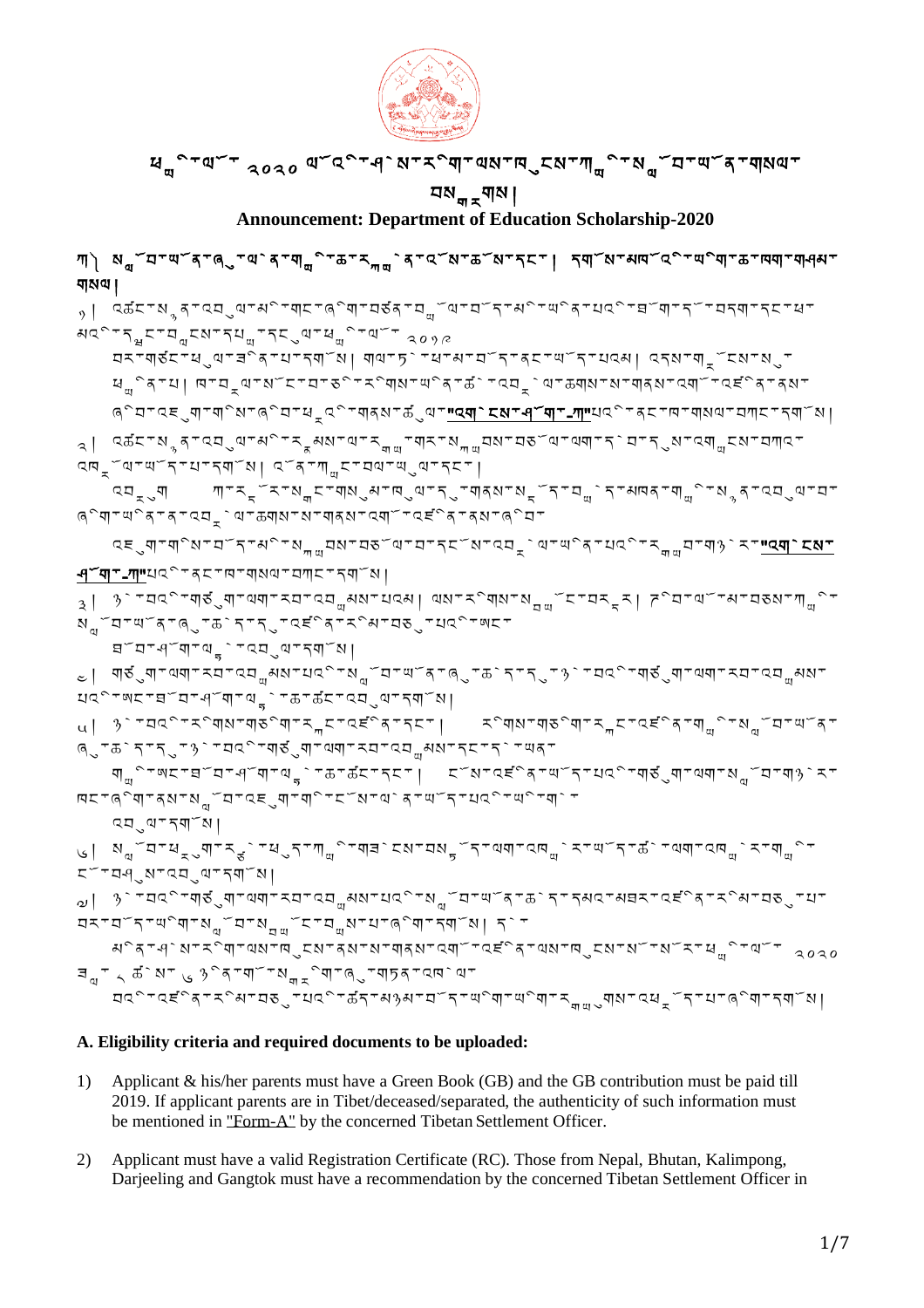"Form-A" stating that the applicant is a bonafide Tibetan refugee from their settlement.

- 3) Copy of Class X Mark sheet for UG/Vocational/Diploma scholarship.
- 4) Complete mark sheets of UG/Bachelor's programfor PGscholarship.
- 5) Copy of UG, PG and M.Phil mark sheets, and a "Letter of Acceptance" from a recognized University (for M.Phil and Ph.D. scholarship).
- 6) Best Boy/Girl Certificate if applicable.
- 7) For all UG Scholarships, one must have taken Tibetan Language till Class X or must clear *"Tibetan Language ProficiencyTest (TLPT) - 2020"* to be conducted by the DOE at respective Tibetan Settlement Offices on August 6, 2020.
- ཁ༽ ས ོབ་ཚན་སོ་སོའྱི་ས ོབ་ཡོན་ས་མྱིག་གྒྲངས།

## **1.** CTSA Reserved Seats (23)

| <b>I. RESERVED SEATS FOR DEGREE COURSES</b> |                                              |                          |                                                        |                          |
|---------------------------------------------|----------------------------------------------|--------------------------|--------------------------------------------------------|--------------------------|
| S.No.                                       | <b>Subject/Course</b>                        | <b>Seat</b><br>$20 - 21$ | Min % Required for<br><b>Admission</b>                 | Min % for<br>Scholarship |
| 1                                           | Medical seats (MBBS)<br>including 5 HP seats | 6                        | 60% in class XII & 60% in<br><b>PCB</b>                | 60%                      |
| 2                                           | Civil Engineering                            | $\overline{2}$           | 50% in class XII & 50% in<br><b>PCM</b>                | 60%                      |
| 3                                           | Mechanical Engineering                       | 1                        | 50% in class XII & 50% in<br><b>PCM</b>                | 60%                      |
| 4                                           | <b>Chemical Engineering</b>                  | 1                        | 50% in class XII & 50% in<br><b>PCM</b>                | 60%                      |
| 5                                           | <b>Computer Engineering</b>                  | $\mathbf{2}$             | 50% in class XII & 50% in<br><b>PCM</b>                | 60%                      |
| 6                                           | <b>Electrical Engineering</b>                | 1                        | 45% in class XII & 45% in<br><b>PCM</b>                | 60%                      |
| 7                                           | B. Pharmacy                                  | 1                        | 45% in PCB/M (Theory)<br>of class XII                  | 60%                      |
|                                             | <b>Total</b>                                 | 14                       |                                                        |                          |
|                                             |                                              |                          | <b>II. RESERVED SEATS FOR DIPLOMA COURSES</b>          |                          |
| 1                                           | D. Pharmacy                                  | 1                        | 45% in class XII PCB/M                                 | 55%                      |
| 2                                           | <b>Chemical Engineering</b>                  | 1                        | 45% in class XII PCB/M                                 | 55%                      |
| 3                                           | <b>Electrical Engineering</b>                | 1                        | 45% in class XII PCB/M                                 | 55%                      |
| $\overline{4}$                              | Printing Engineering                         | $\overline{2}$           | 40% in class XII                                       | 55%                      |
|                                             | <b>Total</b>                                 | 5                        |                                                        |                          |
|                                             |                                              |                          | III. RESERVED SEATS IN REGIONAL INSTITUTE OF EDUCATION |                          |
| $\mathbf{1}$                                | B.Sc. B.Ed.                                  | $\overline{4}$           | 60% in class XII PCM/B                                 | 60%                      |
|                                             | <b>Total</b>                                 | $\boldsymbol{4}$         |                                                        |                          |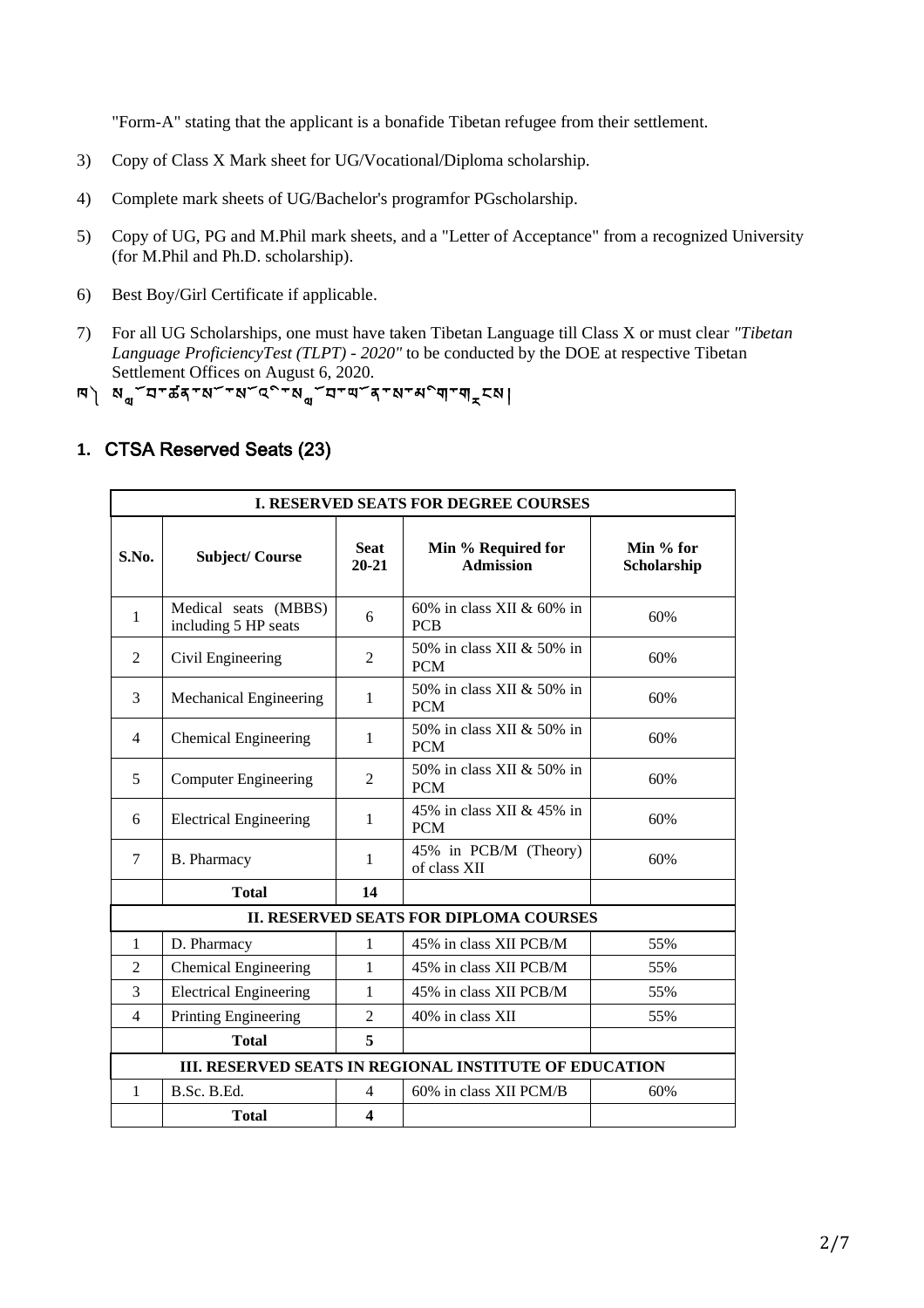**\*Applicant of MBBS & Engineering reserved seat must upload NEET admit card/JEE score sheet.**

# **2. DoE annual scholarship allotments:**

| I. RESEARCH, SPECIALIZED & PROFESSIONAL COURSES |                                               |                       |                                                     |
|-------------------------------------------------|-----------------------------------------------|-----------------------|-----------------------------------------------------|
| Sl.no.                                          | Subject/Course                                | <b>Seat 20-</b><br>21 | Min% for Scholarship                                |
| $\mathbf{1}$                                    | Ph.D.                                         | 8                     | Letter of Acceptance from recognized<br>University. |
| 2                                               | M.Phil.                                       | 5                     | Letter of Acceptance from recognized<br>University  |
| 3                                               | M.Sc.                                         | 20                    | 55% in Bachelor (Science)                           |
| 4                                               | M.B.A./PGDM                                   | $\tau$                | 60% in Bachelor (CAT/MAT/XAT score<br>preferred)    |
| 5                                               | M.C.A. (Master of Computer<br>Application)    | $\overline{4}$        | 55% in BCA/ B.Sc. (Comp. Science)/B.Com.<br>(Comp)  |
| 6                                               | M.P.T. (Master of Physiotherapy)              | 2                     | 55% in Bachelor (B.P.T.)                            |
| 7                                               | M.D.S. (Master of Dental Surgery)             | $\overline{c}$        | 60% in Bachelor (B.D.S.)                            |
| 8                                               | M.D./M.S.                                     | 1                     | 60% in Bachelor (M.B.B.S.)                          |
| 9                                               | M.Ed. (2 reserve for Guidance &<br>Counsel)   | 5                     | 50% in B.Ed.                                        |
| 10                                              | M.Pharmacy                                    | 2                     | 60% in B. Pharmacy (GPAT score preferred)           |
| 11                                              | M.Sc. MLT. (Medical Laboratory<br>Technology) | $\overline{c}$        | 60% in Bachelor (B.Sc. M.L.T)                       |
| 12                                              | M.S.W. (Master of Social Work)                | $\overline{2}$        | 55% in Bachelor                                     |
| 13                                              | L.L.M./L.L.B.                                 | $\overline{2}$        | 55% in Bachelor (L.L.B./Any Bachelor)               |
| 14                                              | P.G. Counseling & Guidance                    | 3                     | 50% in Master (2 reserved for women)                |
| 15                                              | P.G. Journalism/Mass Communication            | 3                     | 50% in Bachelor                                     |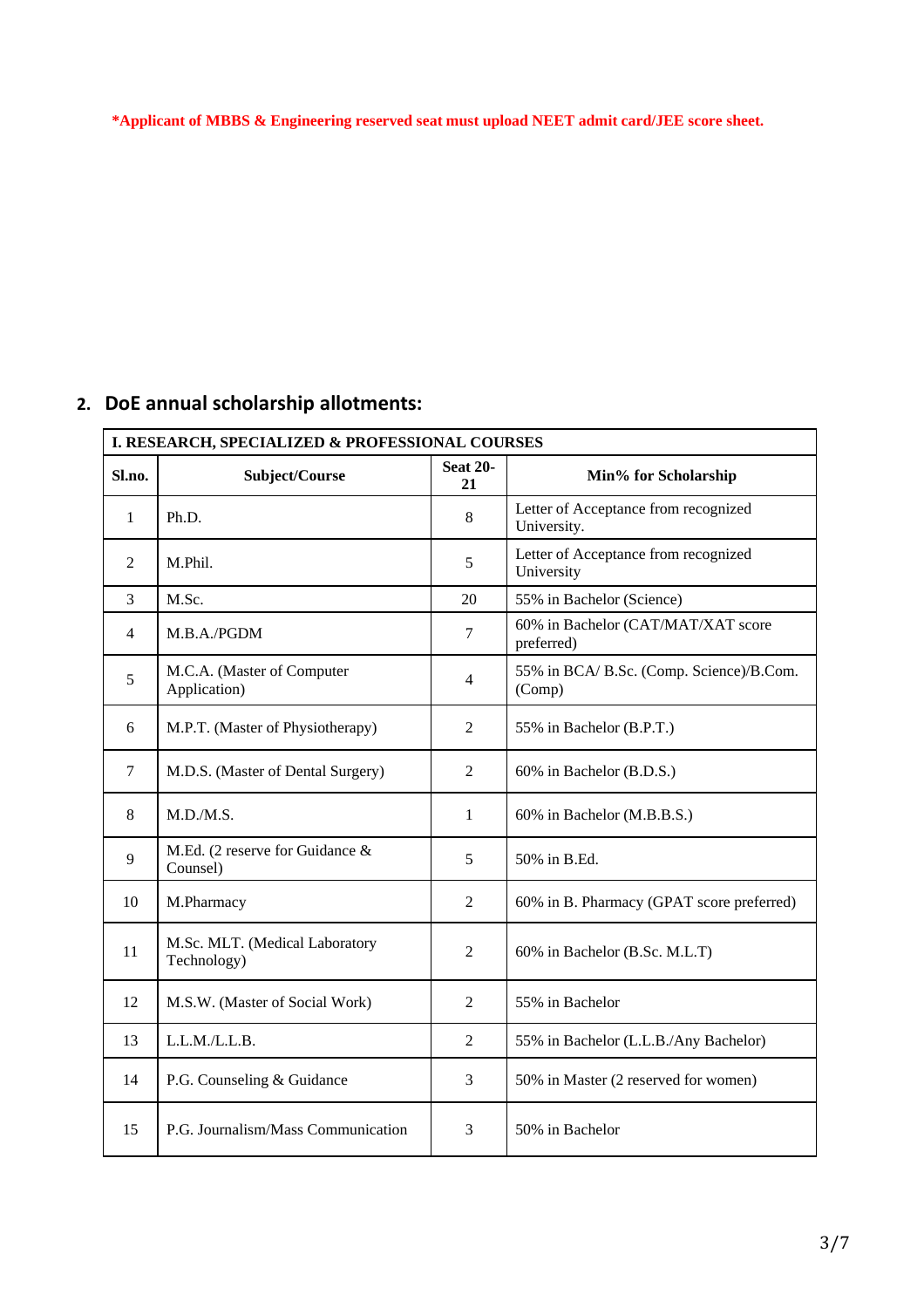| 16 | C.A. / Cost & Work Accountancy                                                                                                                             | $\overline{2}$ | 60% in Class XII / 50% in Bachelor                      |
|----|------------------------------------------------------------------------------------------------------------------------------------------------------------|----------------|---------------------------------------------------------|
| 17 | M.A. in Clinical Psychology                                                                                                                                | 1              | 55% in Bachelor (B.A. Psychology preferred)             |
| 18 | <b>MFA</b>                                                                                                                                                 | $\overline{2}$ | 55% in Bachelor                                         |
| 19 | M.A.                                                                                                                                                       | 30             | 55% in Bachelor (B.A.)                                  |
| 20 | M.Com.                                                                                                                                                     | 15             | 55% in Bachelor (B.Com.)                                |
| 21 | B.Ed.                                                                                                                                                      | 15             | 55% in Bachelor                                         |
| 22 | B.L.I.S. (Bachelor of Library<br>&Information Science)                                                                                                     | 2              | 55% in Bachelor                                         |
| 23 | Post B.Sc. Nursing                                                                                                                                         | 10             | General Nursing and Midwifery (Diploma)                 |
| 24 | M. Tech.                                                                                                                                                   | $\overline{2}$ | 55% in B.Tech. or Equivalent                            |
| 25 | Master in Public Health                                                                                                                                    | 1              | 55% in Bachelor                                         |
| 26 | Others (Master & P.G. Diploma)                                                                                                                             | $\overline{4}$ | 55% in Bachelor                                         |
| 27 | B.Elementary Education (B.El.Ed.)                                                                                                                          | 2              | 55% in class XII (for women)                            |
| 28 | M.B.B.S.                                                                                                                                                   | 8              | 60% in class XII PCB                                    |
| 29 | B. Engineering/B.Tech                                                                                                                                      | $\overline{7}$ | 60% in class XII PCM                                    |
| 30 | <b>Bachelor of Architecture</b>                                                                                                                            | 2              | 60% in class XII with PCM (40% score<br>NATA preferred) |
| 31 | B.Sc. B.Ed.                                                                                                                                                | $\overline{4}$ | 60% in class XII science                                |
| 32 | B.Sc.Hons in Occupational Therapy,<br>Ophthalmic Techniques, Agriculture,<br>Computer Science, Respiratory Theory,<br>MLT, Biotech, Radiology, IT & Others | 15             | 55% in class XII Science                                |
| 33 | B.C.A. (Bachelor of Computer<br>Application)                                                                                                               | 5              | 55% in class XII                                        |
| 34 | B.P.T. (Bachelor of Physiotherapy)                                                                                                                         | 5              | 60% in class XII with PCB                               |
| 35 | B.D.S. (Bachelor of Dental Surgery)                                                                                                                        | 4              | 60% in class XII with PCB                               |
| 36 | <b>B.Sc. Nursing</b>                                                                                                                                       | 15             | 60% in class XII Science (4 reserved for<br>women)      |
| 37 | <b>Bachelor of Pharmacy</b>                                                                                                                                | 3              | 60% in class XII science                                |
| 38 | Bachelor of Veterinary Service (BVS)                                                                                                                       | 1              | 60% in class XII with PCB                               |
| 39 | B.A. L.L.B. (Bachelor of Law)                                                                                                                              | 3              | 55% in class XII (CLAT score preferred)                 |
| 40 | B.A. Hons in English, Psychology,<br>Foreign Language & others                                                                                             | 20             | 60% in class XII Arts                                   |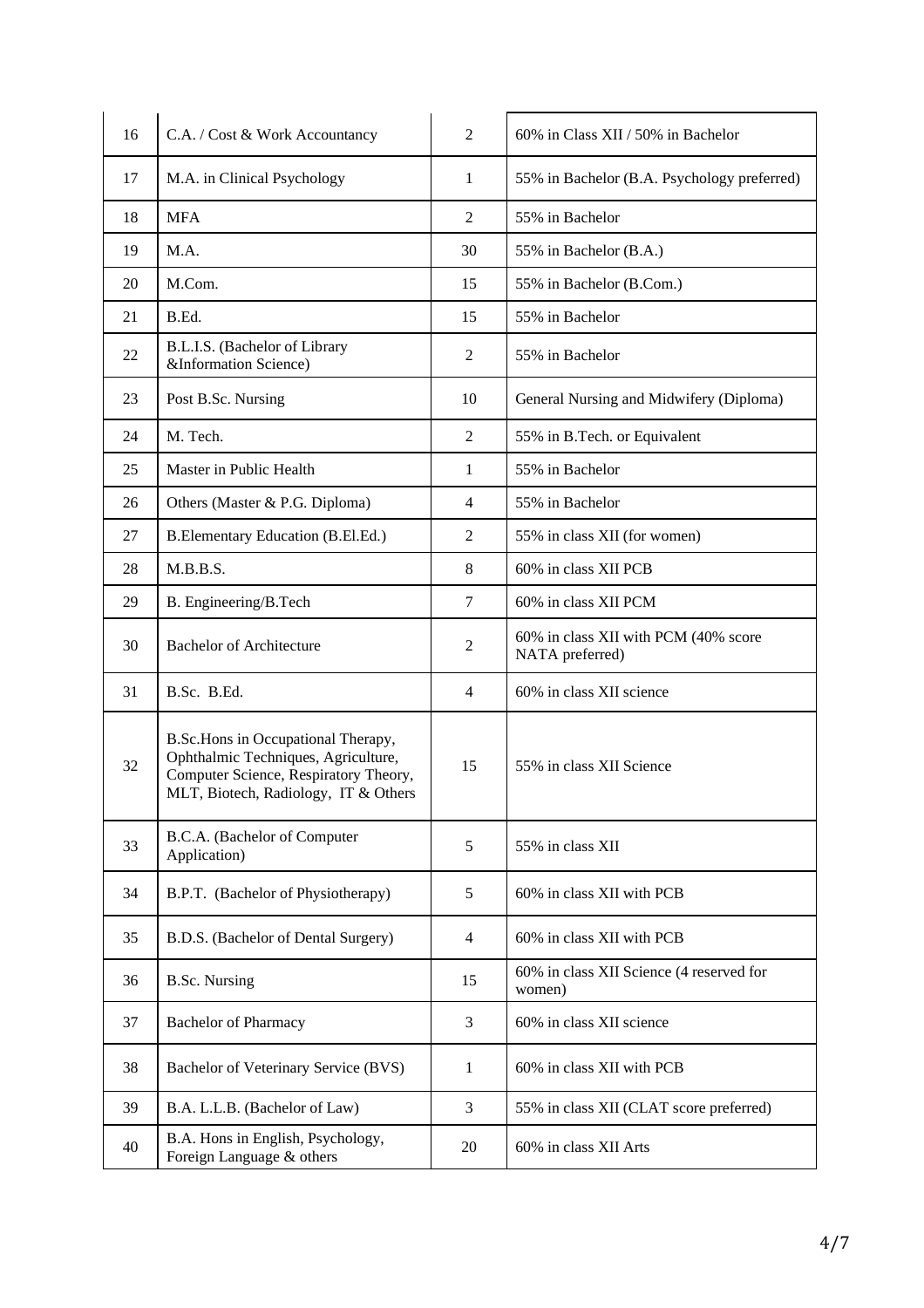| 41                                                                        | B.P.Ed. (Bachelor of Physical<br>Education)                              | 5              | 55% in class XII (2 reserved for women)  |
|---------------------------------------------------------------------------|--------------------------------------------------------------------------|----------------|------------------------------------------|
| 42                                                                        | B.B.A. / B.B.M. / B.B.S. / F.M.M.                                        | 10             | 55% in class XII                         |
| 43                                                                        | B.H.M. (Bachelor of Hotel<br>Management)                                 | 10             | 55% in class XII                         |
| 44                                                                        | <b>B.Com. Hons</b>                                                       | $\,8\,$        | 60% in class XII Commerce with Math      |
| 45                                                                        | B.F.A. (Bachelor of Fine Arts)                                           | $\overline{2}$ | 60% in class XII                         |
| 46                                                                        | B.S.W. (Bachelor of Social Work)                                         | 4              | 55% in class XII                         |
| 47                                                                        | <b>Bachelor</b> in Special Education                                     | 1              | 55% in class XII                         |
| 48                                                                        | Bachelor (Others)                                                        | 4              | 60% in class XII                         |
|                                                                           | <b>II. GENERAL COURSES</b>                                               |                |                                          |
| $\mathbf{1}$                                                              | B.A. General                                                             | 15             | 60% in XII Arts & 65% in Vocational      |
| 2                                                                         | B.Sc. General                                                            | $\,8\,$        | 55% in class XII Science                 |
| 3                                                                         | <b>B.Com.</b> General                                                    | 15             | 60% in XII Commerce & 65% in Vocational  |
| III. VOCATIONAL COURSES (Course should be minimum of 6 months to 1 year.) |                                                                          |                |                                          |
| 1                                                                         | Front Office/Housekeeping/Food<br>Production & Beverages, Cookery Craft. |                |                                          |
| 2                                                                         | Travel, Tourism & Ticketing.                                             |                |                                          |
| 3                                                                         | Office Management/Secretarial<br>Practices.                              |                |                                          |
| 4                                                                         | Hotel Management.                                                        | 30             | 55% in class XII (5 reserved for women). |
| 5                                                                         | Beautician.                                                              |                |                                          |
| 6                                                                         | Stock Market.                                                            |                |                                          |
| $\tau$                                                                    | Airhostess/Flight Steward/Make-up<br>Artist.                             |                |                                          |
| 8                                                                         | Others.                                                                  |                |                                          |
| IV. DIPLOMA COURSES (Course should be of minimum 9 months.)               |                                                                          |                |                                          |
| $\mathbf{1}$                                                              | Web Designing / Multi Media /<br>Animation                               | 5              | 55% in class XII                         |
| $\overline{c}$                                                            | <b>Graphic Designing</b>                                                 | $\overline{4}$ | 55% in class XII                         |
| 3                                                                         | <b>General Nursing</b>                                                   | 5              | 55% in class XII                         |
| 4                                                                         | Fine / Commercial Arts                                                   | $\mathfrak{2}$ | 55% in class XII                         |
| 5                                                                         | Medical Laboratory Technology (MLT)                                      | $\mathfrak{2}$ | 55% in class XII Science                 |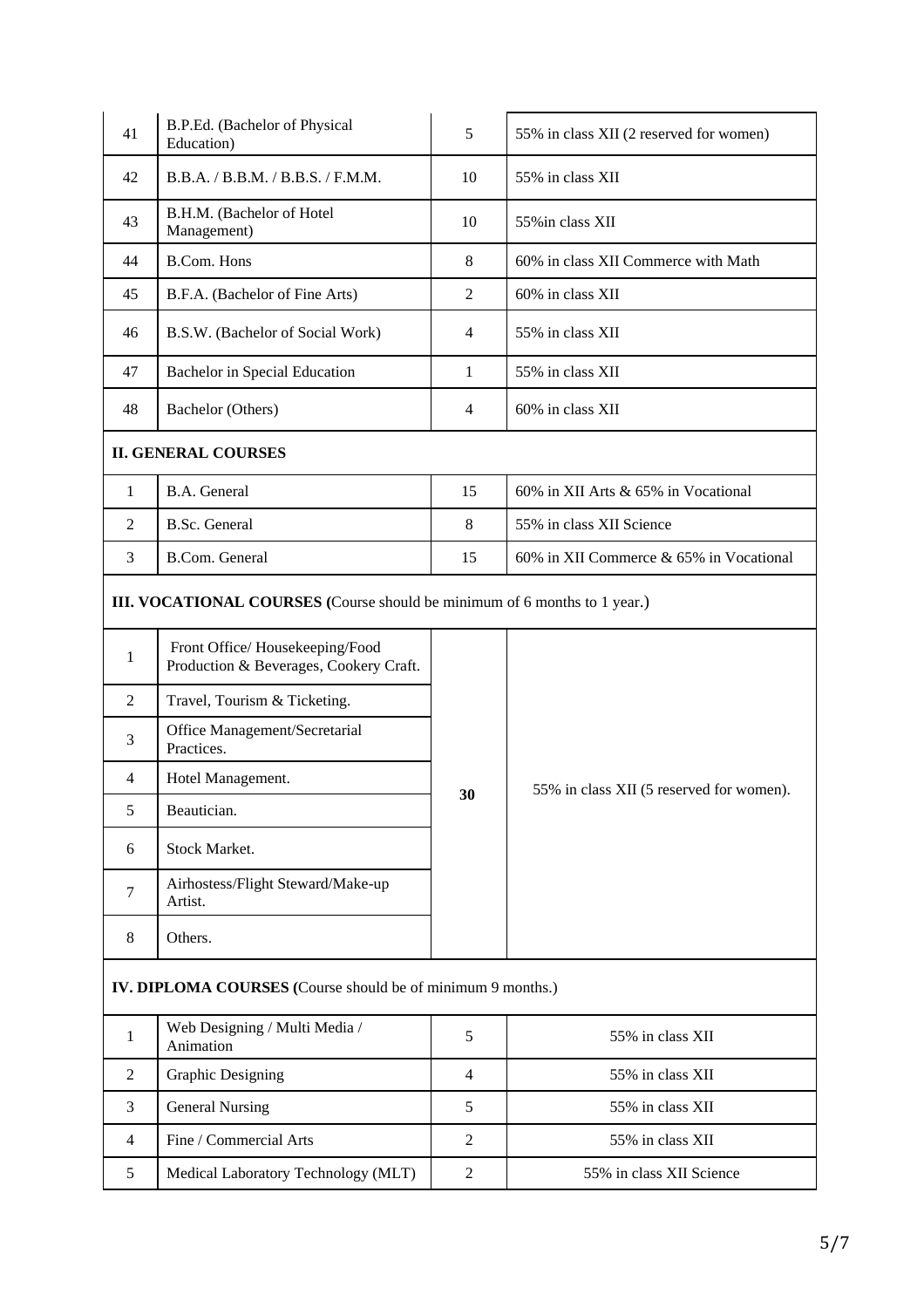| 6  | Dental Hygienist              | $\overline{2}$ | 55% in class XII       |
|----|-------------------------------|----------------|------------------------|
| 7  | Dental Mechanist              | $\overline{2}$ | 55% in class XII       |
| 8  | Photography/Film Making       | 2              | 55% in class XII       |
| 9  | Radiology                     |                | 55% in class XII       |
| 10 | D.Pharmacy                    | 1              | 45% in class XII PCB/M |
| 11 | <b>Chemical Engineering</b>   | 1              | 45% in class XII PCB/M |
| 12 | <b>Electrical Engineering</b> | 1              | 45% in class XII PCB/M |
| 13 | Printing Engineering          | $\overline{2}$ | 40% in class XII       |
| 14 | <b>Others</b>                 | 5              | 55% in class XII       |

 $\frac{1}{3}$ <sup> $\frac{1}{\pi}$ </sup> $\frac{1}{\pi}$  $\frac{1}{\pi}$  $\frac{1}{\pi}$  $\frac{1}{\pi}$  $\frac{1}{\pi}$  $\frac{1}{\pi}$  $\frac{1}{\pi}$  $\frac{1}{\pi}$  $\frac{1}{\pi}$  $\frac{1}{\pi}$  $\frac{1}{\pi}$  $\frac{1}{\pi}$  $\frac{1}{\pi}$  $\frac{1}{\pi}$  $\frac{1}{\pi}$  $\frac{1}{\pi}$  $\frac{1}{\pi}$  $\frac{1}{\pi}$  $\frac{1}{\pi}$  $\frac{1}{\pi}$ થ $\frac{1}{3}$ ୍ଷ $\frac{1}{3}$ ୍ଷ $\frac{1}{3}$ ୍ଷ $\frac{1}{3}$ ୍ଷ $\frac{1}{3}$ ୍ଷ $\frac{1}{3}$ ୍ଷ $\frac{1}{3}$ ୍ଷ $\frac{1}{3}$ ୍ଷ $\frac{1}{3}$ ୍ଷ $\frac{1}{3}$ ୍ଷ $\frac{1}{3}$ ୍ଷ $\frac{1}{3}$ ୍ଷ $\frac{1}{3}$ ୍ଷ $\frac{1}{3}$ ୍ଷ  $\mathcal{F}_{\pi}$ ৢབ་བᢌས་ཀྱི་ཆེད་སྱོབ་ལོན་གྲངས་  $\mathcal{F}_{9}$  ལོད། སྱོབ་ག།ི་ར་བ་འདི་རིགས་ ِ จ<sup>์</sup> الْمَاسِمِينَ الْمَاسِمِينَ وَالْمَاسِمِينَ مِنْ الْمُسْتَمَاسِمِينَ وَالْمَاسِمِينَ مِنْ الْمَاسِمِينَ<br>مَاسِمِينَ مِنْ الْمَاسِمِينَ وَالْمَاسِمِينَ وَالْمَاسِمِينَ وَالْمَاسِمِينَ وَالْمَاسِمِينَ وَالْمَاسِمِينَ ཤེས་ཁང་། ཝཱར་ཎ་དབུས་བོད་ཀ ྱི་གཙུག་ལག་ས ོབ་གཉེར་ཁང་། བལ་ཡུལ་ས ོག་ར་ থমান্ণ মান্দ্ৰত্যৰ মাত্ৰ বিষ্ণা বিষ্ণা বিষ্ণু বিজিৰ বিষ্ণা বিষ্ণা বি

Ten (10) Seats are offered for the courses such as Tibetan Contemporary Art, Woodcraft, Carpentry, Tailoring, Oil Painting &Thangka Painting. These courses must be taken from institutes such as Norbulingka, TCV Patlikuhl, Tibetan Homes Mussoorie, Varanasi (CIHTS) and Pokhra Vocational Center.

## ༤། བོད་ཀ ྱི་མཐོ་རྱིམ་རྱིག་གནས་ས ོབ་ས ོང་། ས་མྱིག ༢༥ **(Higher Tibetan Studies: 25 seats)**

ས་རྲ་བོད་ཀྱི་མབོ་རིམ་སྱོབ་ག། $\delta$ ེར་ಗང་དུ་ $\delta$ ེ་བའི་གུནུག་ལག་རབ་འབྱུམས་ པའྱི་ཆེད་ས ོབ་ཡོན་གྒྲངས་ ༢༠ དང་། གཙུག་ལག་རབ་འབ མས་པའྱི་ཆེད་ས ོབ་ཡོན་ <u>ण्</u>टूरूथा स्थान । अ<sub>थ</sub>ँ घाऊँ दादर्दर्भाषा पर्छन्छ, दाद्युषादर्दनाथा दार्थान्छ। देशालाम् प् བོད་ཀ ྱི་མཐོ་རྱིམ་ས ོབ་གཉེར་ཁང་དུ་ཐད་ཀར་འབྒྲེལ་བ་ཞུ་དགོས།

Twenty five (25) seats are offered for Higher Tibetan Studies (20 for UG and 5 for PG) at College for Higher Tibetan Studies (CHTS), Sarah. Interested candidates must contact directly to CHTS for application.

### ៶| ঘথাখৢথাদ্থবান্<sub>থ</sub>ীস্থাস্থ<sub>ণ</sub>ঁবাস্থ<sub>ণ</sub>ঁবাধ<sub>ন</sub>্বাকি`বাৰ্<sub>ব</sub>াত্বাপ<sub>থ</sub>ঁবাখী ৷ মাধ<sup>্</sup>ণ <sub>›</sub>৻ **(Reserved for Nepal: 15 seats)**

བལ་ཡུལ་ས ོབ་གྒྲྭ་ཁག་ནས་འཛྱིན་རྱིམ་བཅུ་གཉྱིས་ཐོན་པའྱི་ས ོབ་ཕྒྲུག་ཆེད་  $\beta$ `་བའི་གུནུག་ལག་རབ་འབྱམས་པའི་སྱོབ་ལོན་གྲངས་  $\beta$ ུལ ョུར་བུད་འངོག་ལོད│ འཚང་སྙན་འབུལ་འདོད་ཡོད་རྱིགས་ནས་བལ་ཡུལ་གངས་ཅན་བདེ་ར འྱི་ལས་ཁང་དུ་ ཐད་ཀར་འབྒྲེལ་བ་ཞུ་དགོས།

Fifteen (15) seats are reserved for UG courses for Tibetan Student who've graduated Class XII from Nepal.Interested candidates must contact directly to Snow Lion Foundation (SLF), Nepal, for application.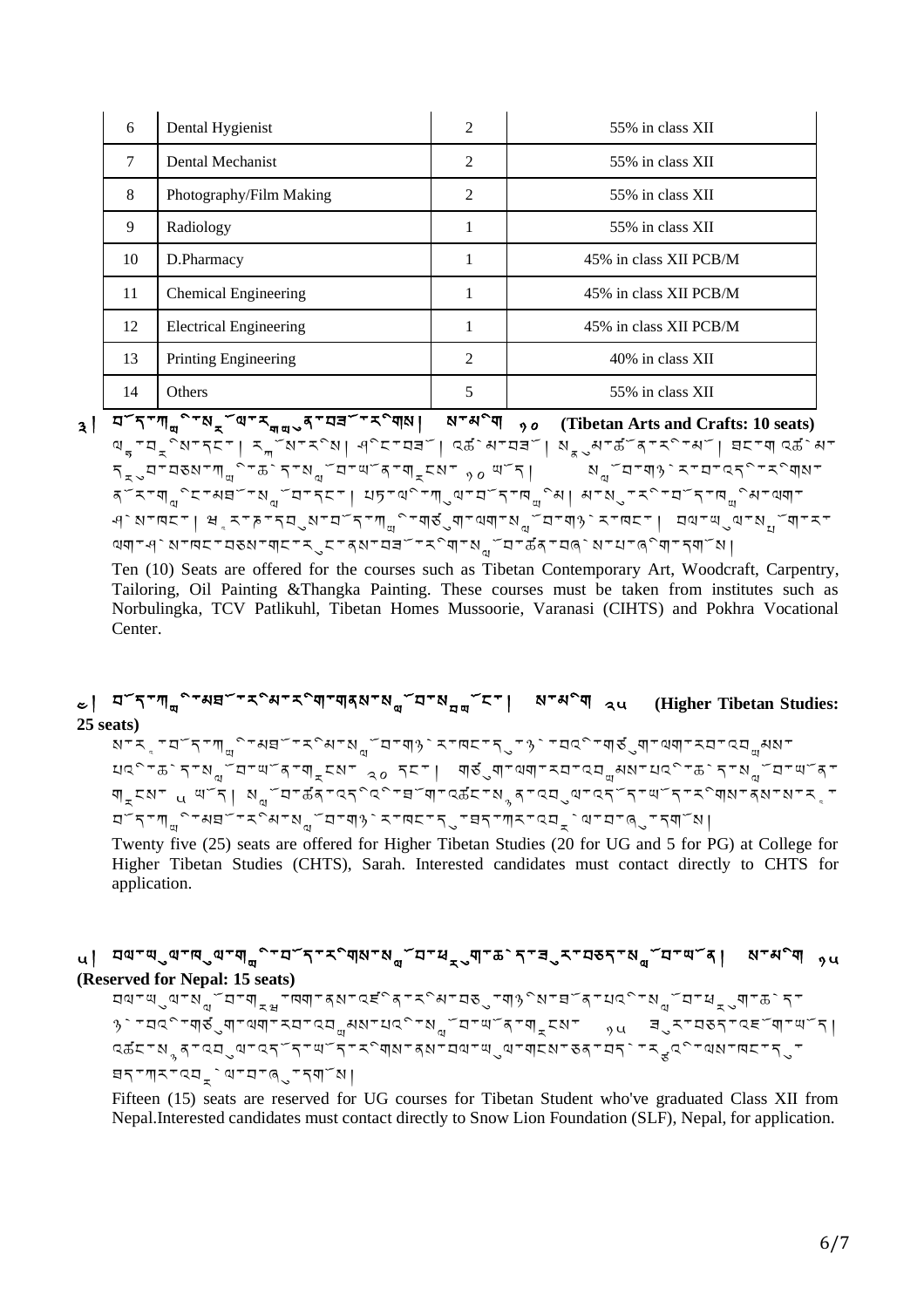- མகན། བལ་ལུལ་ནས་ལིན་པའི་སྱོབ་ཕྲུག་གང་ནིག་རྱྱ་གར་ནས་འརོིན་རིམ་བᢌུ་ གཉྱིས་ཐོན་པ་རྣམས་དང་། གཙུག་ལག་རབ་འབ མས་པའྱི་ས ོབ་ཡོན་ཞུ་འདོད་ ཡོད་རྱིགས་ནས་ཤེས་རྱིག་ལས་ཁུངས་སུ་ཐད་ཀར་འཚང་སྙན་འབུལ་ཆོག
- Note: Tibetan students from Nepal who've graduated Class XII from India and those who wish to apply for PG scholarship may submit application directly to the Department of Education.

# ༦། གསོ་བ་རྱིག་པའྱི་ས ོབ་ཡོན། ས་མྱིག ༡༠ **(Sowa Rigpa: 10 seats)**

གསོ་བ་རིག་པའི་སྱོབ་སྲྱོང་கེད་སྱོབ་ལོན་གྲངས་ <sub>᠀</sub> ལོད། སྱོབ་ལོན་ འདིའི་རྱེད་འངིན་རོིམ་བརུ་གཕྱིས་ཀྱི་ལིག་རྱྱུགས་གྲུབ་འབྲས་བརྱྱ་རྱ་ $\beta$ ུང་ མघར་ ུⴰ ལོན་པའི་བོག་བོད་ཀྱི་གསོ་བ་རིག་པའི་ལྲན་ऊོགས་ཀྱི་ངོས་འརོན་ ୴ོད་པའི་གསོ་རིག་སྱོབ་ག།ི་ར་ལང་ནིག་ནང་སྱོབ་འངུག་<code>ᠴ៝</code>ན་པ་ནིག་དགོས།

Ten (10) seats are offered to study Tibetan Medicine/Astrology. One must have scored minimum of 60% marks in Class XII board exam and must have got admission in a Tibetan Medical/Astro College recognized by the Central Council of Tibetan Medicine.

#### **7. B.Tech (Computer Science & Engineering):**

Top two JEE scorers, who've received admission in LovelyProfessional University, Jalandhar, will be recommended for 100% tuition-fee waive.

# ད། <sup>৶</sup>ঢ়ৢ་ལའི་བྱ་མ་མघོ་རིམ་སྱོབ་ག།ིར་দང་གི་བུར་བནད་སྱོབ་ལོན། ས་མིག <sub>ལ</sub>

## (DLIHE: 7 Seats)

୶ҕ<sub>ざ</sub>་ལའི་བྱ་མ་མབོ་རིམ་སྱོབ་ག།ི་ར་ལང་གི་གུནུག་ལག་རབ་འབྱམས་པའི་கེད་ ས<sub>ལ</sub>ོབ་ལོན་གྲངས་ ུ དང་། རིགས་ནིག་རྐང་འརོིན་གྱི་སྱོབ་གᡐེར་བ་ ྲ བནས་ ଷ<sub>ଘ</sub>ོབ་ལོན་གྲངས་ لَ ལོད། སྱོབ་கོན་འདིའི་བོག་འಹོང་སྲན་འབུལ་འདོད་ལོད་ རིགས་ནས་སਜེང་ལོར་ལདྲ་ལའི་བྱ་མ་མབོ་རིམ་སྱོབ་གལེར་ལང་དུ་བད་ཀར་ འབྒྲེལ་བ་ཞུ་དགོས།

Seven seats are offered to The Dalai Lama Institute for Higher Education (5 for PG and 2 for Ph.D). Interested candidates must contact directly to DLIHE for application.

# གེ འམོང་སྲན་གྱི་མབའ་མའི་དུས་བཀག

 $\beta$ ়|  $\beta$ ঁ་བའི་གརུག་ལག་རབ་འབྱམས་པ་དང་། ལས་རིགས།  $\vec{r}$ ིབ་ལོ་མ་བརས་ཀྱི་སྱོབ་ ཡོན་དང་ཟུར་བཅད་ཞབས་ས ེགས་ཆེད་ཕ ྱི་ལོ་  $\sim$ ಂ $\sim$   $\sigma$   $\rm{d}$   $\sigma$   $\rm{d}$ ੰ $\rm{N}$   $\rm{d}$   $\rm{d}$ ್ $\rm{d}$ ್ $\rm{d}$ ್ $\rm{d}$ ್ $\rm{d}$ ್ $\rm{d}$  $\rm{d}$  $\rm{d}$  $\rm{d}$  $\rm{d}$  $\rm{d}$  $\rm{d}$  $\rm{d}$  $\rm{d}$  $\rm{d}$  $\rm{d}$  $\rm{d}$  $\rm{d}$  $\rm{d}$  $\rm{d}$  $\rm{d}$  $\rm{d}$  $\rm{d}$ ཟྱིན་པ་དགོས། ༢། གཙུག་ལག་རབ་འབ མས་པ་དང་དེ་ཡན་ག ྱི་ས ོབ་ཡོན་ཆེད་ཕ ྱི་ལོ་ ༢༠༢༠ ཟ ་ ༨ ಹೆಾಗ್ಡ್, ಚ್ಛ<sup>ಾ</sup>ಗ್ಸ್ಟ್ರ್ ಪ್ಲೈನ್ ಟಿ $\sigma$ ೂ ಚರ್ನಿಸ್ಟ್ರ್ ಇರ್ಪ್ಲೆ  $N, \pi, \pi, \pi, \pi, \pi, \pi, \pi$ ाथा $\pi$ 

#### **Application deadline:**

| 1) UG/Vocational/Diploma Schorship/Resereved Seat: | July 31, 2019, $5:00 \text{ pm}$ |
|----------------------------------------------------|----------------------------------|
| 2) PG/M.Phil./Ph.D. Scholarship:                   | August 31, 2019, 5:00 pm         |

## ང་།འ๘ང་སྲན་དང་དགོས་མགོའི་ལིག་க་ஙག་གཔལ་གསལ་སྲྲེལ་བག་བརྐྱུད་འབུལ་ དགོས།

**Application and the required documents must be uploaded online using the link below:**